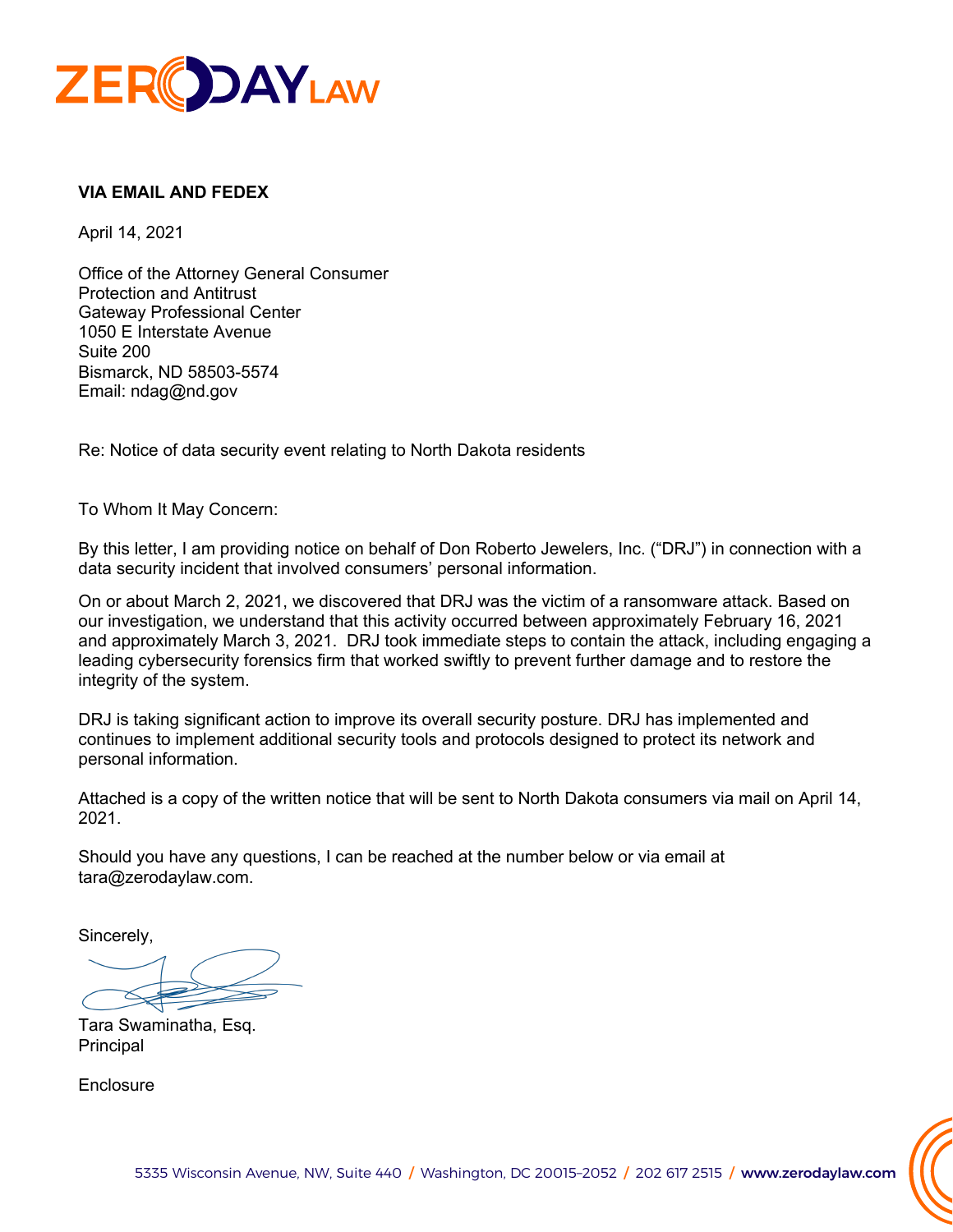|                            | PLEASE NOTE: STORES DO           |
|----------------------------|----------------------------------|
|                            | $\mathbf{D}$ on Roberto          |
| $C/O$ IDX                  |                                  |
| PO Box 4129                |                                  |
| Everett WA 98204           |                                  |
| <b>ENDORSE</b>             |                                  |
|                            | նվովիակավիվզիկականվորումիակարգել |
| <b>NAME</b>                |                                  |
| <b>ADDRESS1</b>            |                                  |
| <b>ADDRESS2</b>            |                                  |
| CSZ<br><b>SEQ</b>          | <b>BREAK</b>                     |
| CODE 2D COUNTRY<br>Ver 1ST |                                  |

| To Enroll, Please Call:                      |  |
|----------------------------------------------|--|
| 1-833-416-0914                               |  |
| Or Visit:                                    |  |
| https://response.idx.us/dri                  |  |
| Enrollment Code: < <xxxxxxxx>&gt;</xxxxxxxx> |  |

**PLEASE CALL: 1-833-416-0914**

**O** NOT HAVE INFORMATION RELATED TO THIS LETTER

#### NOTICE OF DATA BREACH

April 14, 2021

Dear <<First Name>> <<Last Name>>,

**What Happened**: VD1: Consumer Type of Don Roberto Jewelers, Inc. ("DRJ") I am writing to inform you of a recent incident that involved your personal information and to provide steps you can take to help protect your information. On or about March 2, 2021 we discovered that DRJ was the victim of a ransomware attack. Based on our investigation, we understand that this activity occurred between approximately February  $16$ ,  $2021$  and approximately March  $3$ ,  $2021$ .

Upon learning of the cyberattack we took immediate steps to contain the attack and prevent further damage. An investigation was promptly commenced, with assistance from a leading cybersecurity forensics firm, to fully investigate the incident. We also notified federal law enforcement of the attack.

**What Information Was Involved**: The personal information involved may have included your first name, middle initial and last names, addresses, phone number, birth date, VD2: Additional info.

**What We Are Doing**: We are taking multiple steps including implementing additional security measures designed to enhance protection of systems and personal information. At this point, we are not aware of fraud or misuse of any of your personal information as a result of this incident.

We are offering you Membership Offering Length months of free credit monitoring and identity theft protection services through IDX. With this protection, IDX will help you resolve issues if your identity is compromised.

Again, at this time, there is no evidence that your information has been misused. Bilingual IDX representatives are available to answer your questions by calling toll-free 1-833-416-0914, M-F 6a-6p PT. IDX representatives can also assist you in enrolling in free identity protection services or you may do so by going to https://response.idx.us/drj and entering your unique Enrollment Code found in the top right corner of this letter.

What You Can Do: Please do not discard this letter. You will need to reference your Enrollment Code when calling or enrolling online. Please Note: The deadline to enroll is July 1, 2021.

**For More Information**:You will find detailed instructions for enrollment on the enclosed Recommended Steps. Should you have any questions or concerns, please do not hesitate to contact the support team at 1-833-416-0914.

Sincerely,

frith

Martha Lili Gomez, Customer Service Compliance Director

Ref: VD5 - Source ID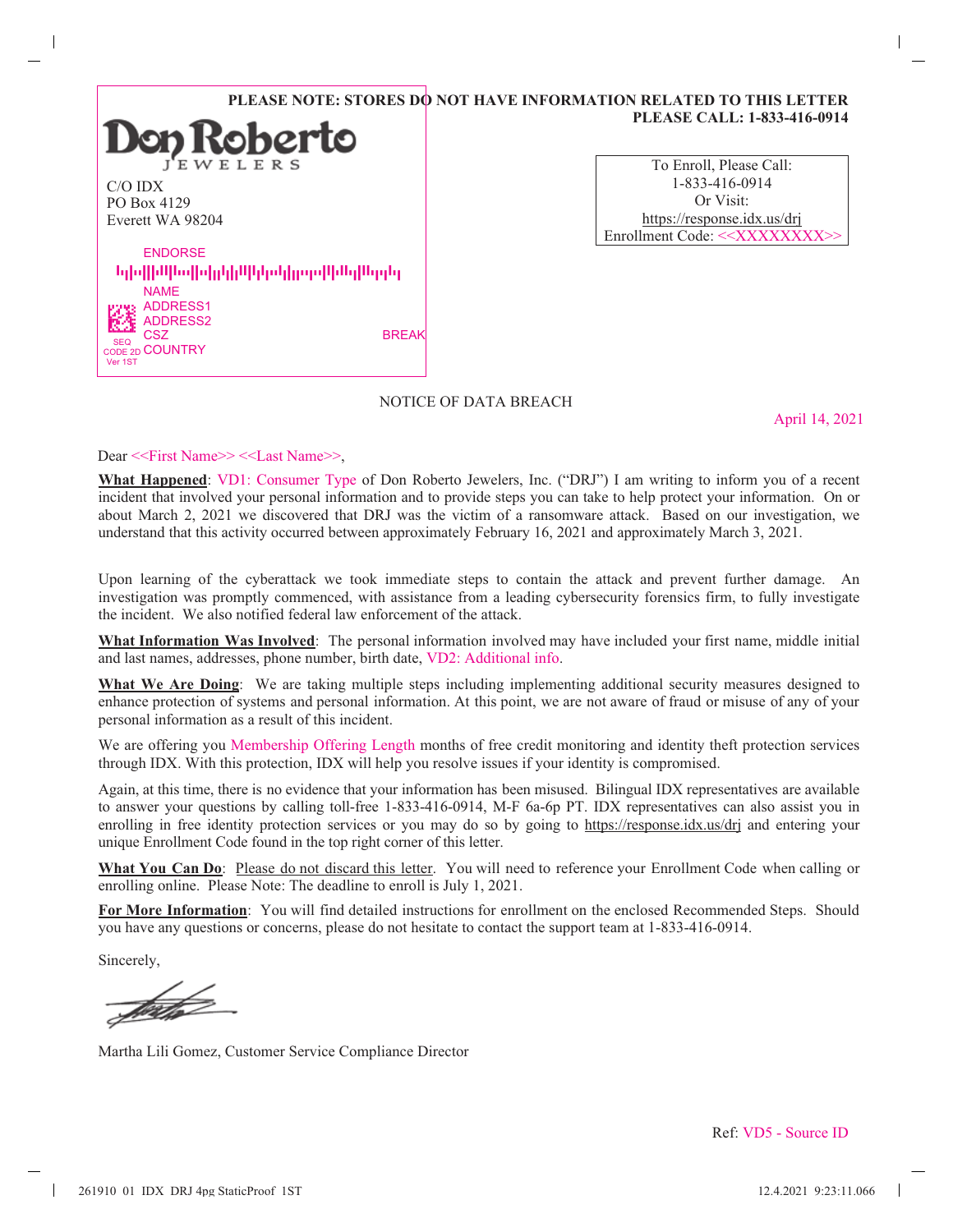#### **TENGA EN CUENTA LAS TIENDAS NO TIENEN INFORMACIÓN RELACIONADA CON ESTA CARTA POR FAVOR LLAME AL: 1-833-416-0914**



C/O IDX PO Box 4129 Everett WA 98204

Para inscribirse, llame al: 1-833-416-0914 o visite: https://response.idx.us/drj Código de Inscripción: <<XXXXXXXX>

ENDORSE NAME ADDRESS1 ADDRESS2 **CSZ COUNTRY** 

 $\mathsf{l}$ 

# AVISO DE FILTRACIÓN DE DATOS

14 de abril de 2021

 $\overline{\phantom{a}}$ 

Estimado <<First Name>> <<Last Name>>,

Qué pasó: VD1S Consumer Type - Spanish de Don Roberto Jewelers, Inc. ("DRJ"), le escribo para informarle sobre un incidente reciente que involucró su información personal y para brindarle los pasos que puede tomar para ayudar a proteger su información. El 2 de marzo de 2021 o alrededor de esa fecha, descubrimos que DRJ fue víctima de un secuestro de información. Según nuestra investigación, entendemos que esta actividad ocurrió aproximadamente entre el 16 de febrero de 2021 y aproximadamente el 3 de marzo de 2021.

Al enterarnos del ataque cibernético, tomamos medidas inmediatas para contener el ataque y evitar daños mayores. Se inició de inmediato una investigación con la ayuda de una firma forense líder de la seguridad cibernética para investigar a fondo el incidente. También notificamos a la policía federal sobre el ataque.

Qué información estuvo involucrada: La información personal involucrada puede haber incluido su nombre, inicial del segundo nombre y apellidos, direcciones, número de teléfono, fecha de nacimiento, VD2S: Additional info- Spanish.

**Qué estamos hacienda**: Estamos tomando varias medidas, incluida la implementación de medidas de seguridad adicionales diseñadas para mejorar la protección de los sistemas y la información personal. En este momento, no tenemos conocimiento de fraude o uso indebido de su información personal como resultado de este incidente.

Le ofrecemos servicios gratuitos de protección contra robo de identidad a través de IDX, incluyen Membership Offering Length meses de el servicio de supervisión de crédito. Con esta protección, IDX lo ayudará a resolver problemas si su identidad se ve comprometida.

Nuevamente, en este momento, no hay evidencia de que su información haya sido mal utilizada. Representantes bilingües de IDX están disponibles para responder a sus preguntas llamando al 1-833-416-0914 de lunes a viernes de 6a-6p pdt. Representantes de IDX pueden brindarle asistencia para inscribirse en los servicios gratuitos de protección de identidad o puede hacerlo yendo a https://response.idx.us/drj e ingresando su Código de Inscripción único encontrado arriba.

**Qué puede hacer**: Por favor, no descarte esta carta. Deberá hacer referencia a su Código de Inscripción al llamar o inscribirse en línea. Nota importante: La fecha límite para inscribirse es 1 de julio de 2021.

Para más información: Encontrará instrucciones detalladas para la inscripción en el documento de Pasos recomendados adjunto. Si tiene alguna pregunta o inquietud, no dude en ponerse en contacto con el equipo de asistencia a nuestro número gratuito 1-833-416-0914.

Sinceramente,

Martha Lili Gomez, Customer Service Compliance Director

Ref: VD5 - Source ID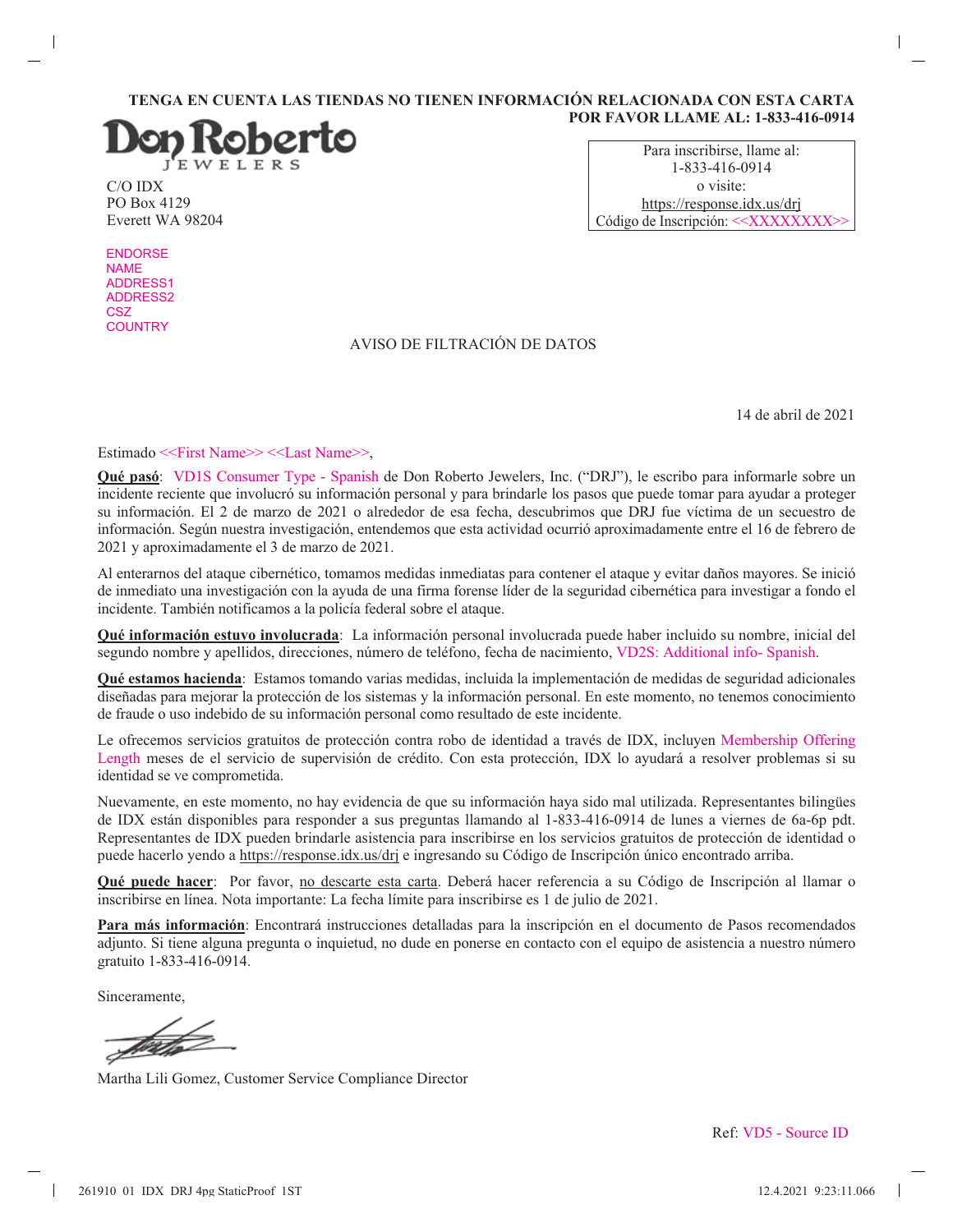

## **Recommended Steps to Help Protect Your Information**

### **ENROLL IN IDX CREDIT MONITORING / GET ASSISTANCE FROM IDX**

**1. ENROLL & then ACTIVATE CREDIT MONITORING at NO COST to you.** Go to https://response.idx.us/drj and follow the instructions using your Enrollment Code provided at the top of the letter. After you enroll, **you must activate monitoring** to be effective. Please Note: You must have established credit and access to a computer and Internet to use this service. If you need assistance, please call IDX at 1-833-416-0914.

**2. Report suspicious activity to IDX for assistance.** If you discover any suspicious activity and have enrolled in IDX identity protection, notify IDX immediately by calling or by logging into the IDX website and filing a request for help. If you file a request for help or report suspicious activity, IDX will help you determine the cause. In the unlikely event that you become victim to identity theft, IDX will work on your behalf to identify, stop and reverse the damage quickly.

### **PROTECT YOUR IDENTITY AND YOUR CREDIT**

| Three<br>Major<br><b>Credit</b><br><b>Bureaus</b> | Equifax: 1-866-349-5191, PO Box 105069, Atlanta, GA 30348, www.equifax.com<br>Experian: 1-888-397-3742, PO Box 9554, Allen, TX 75013, www.experian.com<br>TransUnion: 1-800-680-7289, PO Box 2000, Chester, PA 19022, www.transunion.com |
|---------------------------------------------------|------------------------------------------------------------------------------------------------------------------------------------------------------------------------------------------------------------------------------------------|

**3. Review your CREDIT REPORTS**. We recommend you remain vigilant for fraud and identity theft by reviewing account statements and monitoring free credit reports – check for errors resulting from the security breach. Under federal law, every 12 months you are entitled to a **free** copy of your credit report from each of the 3 major credit bureaus - go to: www.annualcreditreport.com or calling 1-877-322-8228. Otherwise, fees may be required to be paid to the credit reporting agencies. You may stagger your requests so that you receive a free report from 1 of the 3 credit bureaus every 4 months.

**4. Right to obtain/file police reports.** A police report might be required to dispute fraud. You have the right to obtain and/or file a police report if you experience identity fraud. You may have to provide some proof that you were a victim of identity theft. You can report suspected identity theft to local law enforcement or to your state Attorney General, which you can find here: https://www.naag.org/find-my-ag/.

**5. Place FRAUD ALERTS and obtain information about fraud alerts** from the 3 credit bureaus. If you choose to place a fraud alert, **we recommend you do this after activating your credit monitoring**. Place a fraud alert at 1 of the 3 major credit bureaus by phone or online; this tells creditors to follow certain procedures, e.g., contacting you, before opening any new accounts in your name or changing existing accounts. Please Note: A fraud alert can protect you but may delay you obtaining credit. To place a fraud alert, **notify one of the credit bureaus** and they will notify the others. You will receive confirmation letters and then can order all 3 credit reports, free of charge. An initial fraud alert lasts 1 year. **Note: No one may place a fraud alert on your credit report except you.**

**6. Place a SECURITY FREEZE.** By placing a security freeze, no one will be able to use your identifying information to open new accounts or borrow money in your name. **Contact all 3 credit bureaus** listed above to place the security freeze. Please Note: When you place the freeze, you will not be able to borrow money, obtain instant credit, or get a new credit card until you lift or permanently remove the freeze. Placing and removing credit freezes is free.

**7. You can obtain additional information** about the steps you can take to avoid identity theft from the following agencies. The Federal Trade Commission (FTC) also encourages those who discover that their information has been misused to file a complaint with them. Identity Theft Clearinghouse, FTC, 600 Pennsylvania Avenue, NW Washington, DC 20580, www.consumer.gov/idtheft or www.ftc.gov, 1-877-438-4338, TTY: 1-866-653-4261.

## VD6 State Specific Info

SEQ CODE 2D Ref: VD5 - Source ID